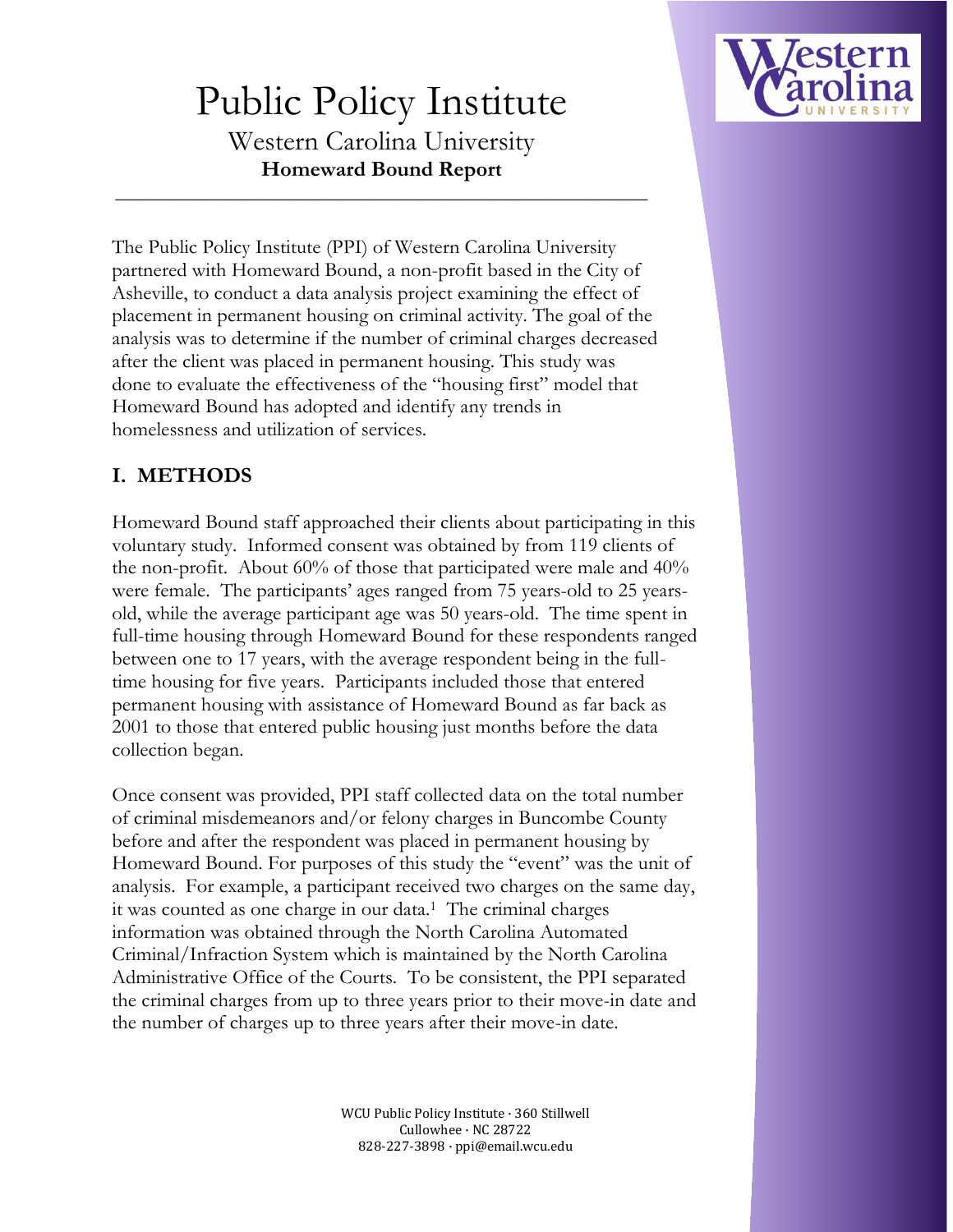#### **II. RESULTS**

The amount and types of criminal charges ranged greatly across the participants. Overall, 23% (or 27) of the participants had no criminal charges at any time, while the median for the group was 8 criminal charges. Some participants, however, had several hundred charges. Most of these criminal charges, particularly for those with a very high number of charges, were relatively minor misdemeanors, such as charges of trespass or panhandling, many of which were dismissed when they went to court. Some more serious charges were

noted, including felony drug activity and serious assaults.

To examine the role that permanent housing may have on the reduction of criminal activity, PPI staff examined the number of criminal charges in Buncombe County for Homeward Bound

| <b>Table 1: Overall Trends Per Participant</b>            |           |                   |               |  |  |  |  |
|-----------------------------------------------------------|-----------|-------------------|---------------|--|--|--|--|
|                                                           | Range     | Average<br>(Mean) | <b>Median</b> |  |  |  |  |
| <b>Total Charges (All Years)</b>                          | $0 - 378$ | 28                |               |  |  |  |  |
| <b>Total Charges Three Years</b><br><b>Before Housing</b> | $0 - 110$ | 10                |               |  |  |  |  |
| <b>Total Charges After Housing</b>                        | $0 - 106$ |                   |               |  |  |  |  |

participants using the participant's entrance into permanent housing as a "cut point." To standardize the data, we also looked at the total number of charges immediately three years prior to entering full-time housing.<sup>2</sup> The results are displayed in Table 1.

For the first row ("Total Charges") which includes the participant's time both before and after full-time housing, we see that participants on average were arrested 28 times. However, the median number presented, which represents the half-way point where half of the respondents were below this value and half were above this number, may be more representative. This is due to four individual participants with over 200 charges each which inflates the overall average. There was a wide range (0 to 378) which shows the lowest and highest number of charges per participant. In looking at the last column of Table 1, we see the median number of Buncombe County misdemeanor or felony charges across the participants was eight, which is likely more representative of the group than the average given the outliers.

The second row narrows down the time frame to just the three years before each participant entered full-time housing with the assistance of Homeward Bound. Here we see the average and the mean are less, which is expected since we have a narrower timeframe. The average number of charges three years prior to full-time housing was ten while the median number of charges was two.

The last row in Table 1 displays the range, average, and median number of charges after entering fulltime housing. The average number of charges drops to four while the median was zero. Just over one-half (60) of the 118 participants had no arrests after entering permanent housing. This represents over a 100% increase from the number of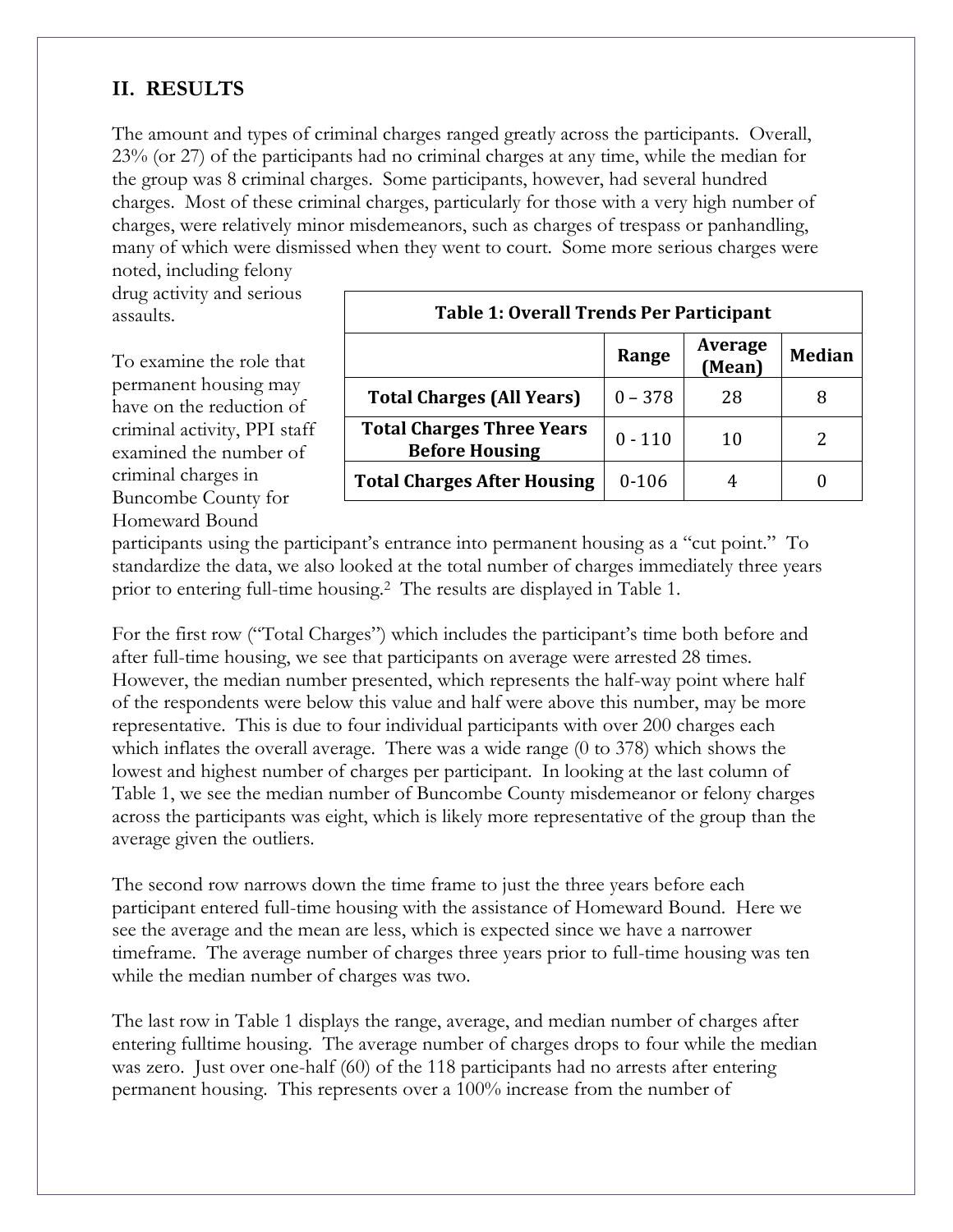participants that had no criminal charges prior to entering permanent housing (27) when compared to those with no criminal charges after entering housing (60). Of those with at least one arrest prior to entering fulltime housing (92 participants), 38 participants (or 41%) had no arrests after entering permanent housing.

Table 2 displays the data slightly differently by dividing the participants into groups based on their number of charges. The columns represent the percentage of participants at different levels based on the number of charges (such that the percentages in each row should equal 100%), while the number of actual participants is signified in parentheses under the percentage. The rows display different periods including all criminal charges for the participant in the first row, criminal charges three years prior to entering the program in the second row, and the number of criminal charges after being placed in housing through Homeward Bound in the bottom row.

| Table 2: Percentage of Respondents by Criminal Charges |                          |                |                |                 |                   |  |  |
|--------------------------------------------------------|--------------------------|----------------|----------------|-----------------|-------------------|--|--|
|                                                        | <b>Number of Charges</b> |                |                |                 |                   |  |  |
|                                                        | 0                        | $1$ to 5       | 6 to 10        | 11 to 15        | <b>16 or More</b> |  |  |
|                                                        | <b>Charges</b>           | <b>Charges</b> | <b>Charges</b> | <b>Chargers</b> | <b>Charges</b>    |  |  |
| <b>Total Charges (All Years)</b>                       | 23%                      | 20%            | 16%            | 11%             | 30%               |  |  |
|                                                        | [27]                     | 24)            | (19)           | (13)            | (36)              |  |  |
| <b>Charges Three Years</b>                             | 35%                      | 28%            | 18%            | 6%              | 13%               |  |  |
| <b>Before Housing</b>                                  | (42)                     | 33)            | (21)           | 7               | (16)              |  |  |
| <b>Charges After Housing</b>                           | 50%                      | 32%            | 9%             | 3%              | 5%                |  |  |
|                                                        | [60]                     | 38)            | 11             | $4^{\circ}$     | [6]               |  |  |

As seen in the bottom row ("Charges After Housing"), again we see that half of the respondents have no arrests after entering full-time housing. However, we also see decreases across each column as we move right to left, indicated decreases in the highest categories of criminal activity. This suggests that that permanent housing may be an important factor for many participants in lessening the number of criminal charges.

## **III. POTENTIAL STUDY LIMITATIONS**

We do note some of the potential limitations to this data and its results. First, we were only able to obtain consent from 119 clients so there could differences between the group that opted in to this study and those that declined. Additionally, we only collected criminal data from Buncombe County, so we do not have data about charges from outside the county. We also recognize that records for criminal charges may not fully capture an individual's criminal activity as some crimes go unreported and not all law enforcement involvement may not result in a criminal charge. Finally, we note that there are numerous factors in addition to permanent housing that could contribute to a reduction in crime rates. For example, studies show that age is a factor in that people commit less crimes as they get older. While we found no differences based on age and gender influencing the change in charges before and after entering permanent housing, we do note that other factors outside the scope of this study may also contribute to a reduction in criminal charges.